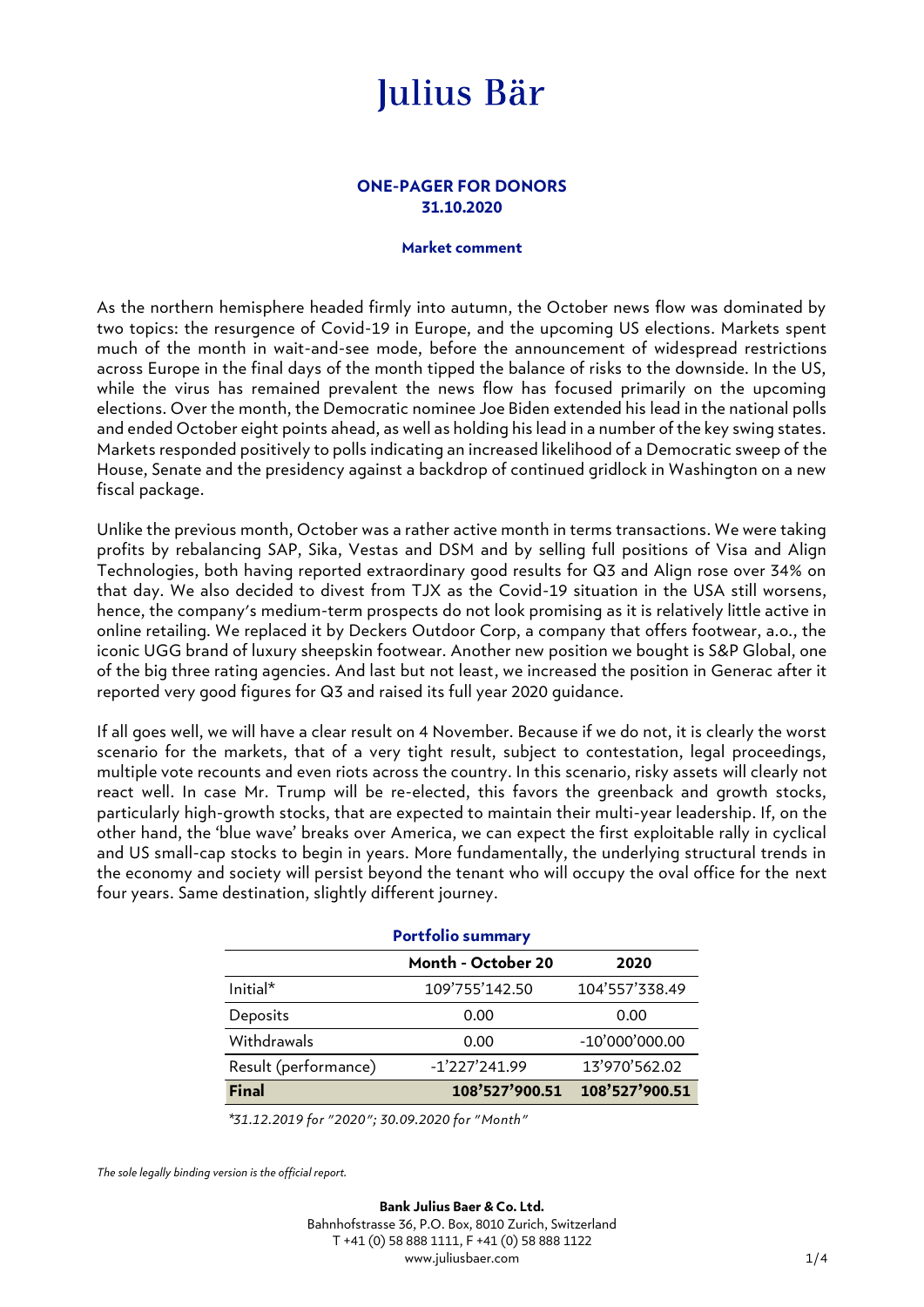| Market value<br><b>MTD</b><br>Asset class<br>$\%$<br><b>MTD</b><br><b>YTD</b><br>Cash and short-term investments<br>14'482'954.79<br>$-0.02%$<br>13.43%<br>$-1.40%$<br>0.01%<br>Bonds and similar positions<br>31'739'571.14<br>29.25%<br>$-0.22%$<br>6.67%<br>0.05%<br>Equities and similar positions<br>60'309'768.45<br>$-2.08%$<br>20.44%<br>55.57%<br>$-2.95%$<br>Alternative Investments<br>1'995'606.13<br>0.09%<br>0.74%<br>0.00%<br>1.84%<br>108'527'900.51<br><b>Total</b><br>$-1.12%$<br>14.72%<br>100%<br>$-1.75%$<br><b>U.S.A. Consumer Price Index (CPI)</b><br>1-month % change (October 20)<br>0.04%<br>0.73%<br>2020 % change (October 20)<br><b>Performance</b> | Allocation per asset class and performance in USD |  |  | <b>Benchmark</b>                  |  |            |
|-----------------------------------------------------------------------------------------------------------------------------------------------------------------------------------------------------------------------------------------------------------------------------------------------------------------------------------------------------------------------------------------------------------------------------------------------------------------------------------------------------------------------------------------------------------------------------------------------------------------------------------------------------------------------------------|---------------------------------------------------|--|--|-----------------------------------|--|------------|
|                                                                                                                                                                                                                                                                                                                                                                                                                                                                                                                                                                                                                                                                                   |                                                   |  |  |                                   |  | <b>YTD</b> |
|                                                                                                                                                                                                                                                                                                                                                                                                                                                                                                                                                                                                                                                                                   |                                                   |  |  |                                   |  | 0.94%      |
|                                                                                                                                                                                                                                                                                                                                                                                                                                                                                                                                                                                                                                                                                   |                                                   |  |  |                                   |  | 6.19%      |
|                                                                                                                                                                                                                                                                                                                                                                                                                                                                                                                                                                                                                                                                                   |                                                   |  |  |                                   |  | 2.07%      |
|                                                                                                                                                                                                                                                                                                                                                                                                                                                                                                                                                                                                                                                                                   |                                                   |  |  |                                   |  | 1.69%      |
|                                                                                                                                                                                                                                                                                                                                                                                                                                                                                                                                                                                                                                                                                   |                                                   |  |  |                                   |  | 3.73%      |
|                                                                                                                                                                                                                                                                                                                                                                                                                                                                                                                                                                                                                                                                                   |                                                   |  |  |                                   |  |            |
|                                                                                                                                                                                                                                                                                                                                                                                                                                                                                                                                                                                                                                                                                   |                                                   |  |  |                                   |  |            |
|                                                                                                                                                                                                                                                                                                                                                                                                                                                                                                                                                                                                                                                                                   | Month (October 20)                                |  |  | Year (2020)                       |  |            |
| Nominal<br>Real<br>Nominal<br>Real                                                                                                                                                                                                                                                                                                                                                                                                                                                                                                                                                                                                                                                |                                                   |  |  |                                   |  |            |
| $-1.12%$<br>$-1.16%$<br>14.72%<br>13.99%                                                                                                                                                                                                                                                                                                                                                                                                                                                                                                                                                                                                                                          |                                                   |  |  |                                   |  |            |
|                                                                                                                                                                                                                                                                                                                                                                                                                                                                                                                                                                                                                                                                                   |                                                   |  |  | <b>Allocation per asset class</b> |  |            |

| <b>U.S.A. Consumer Price Index (CPI)</b> |       |  |  |  |
|------------------------------------------|-------|--|--|--|
| 1-month % change (October 20)            | 0.04% |  |  |  |
| 2020 % change (October 20)               | 0.73% |  |  |  |

### **Performance**

|          | Month (October 20) |         | Year (2020) |  |
|----------|--------------------|---------|-------------|--|
| Nominal  | Real               | Nominal | Real        |  |
| $-1.12%$ | $-1.16%$           | 14.72%  | 13.99%      |  |



### **Bank Julius Baer & Co. Ltd.** 2/4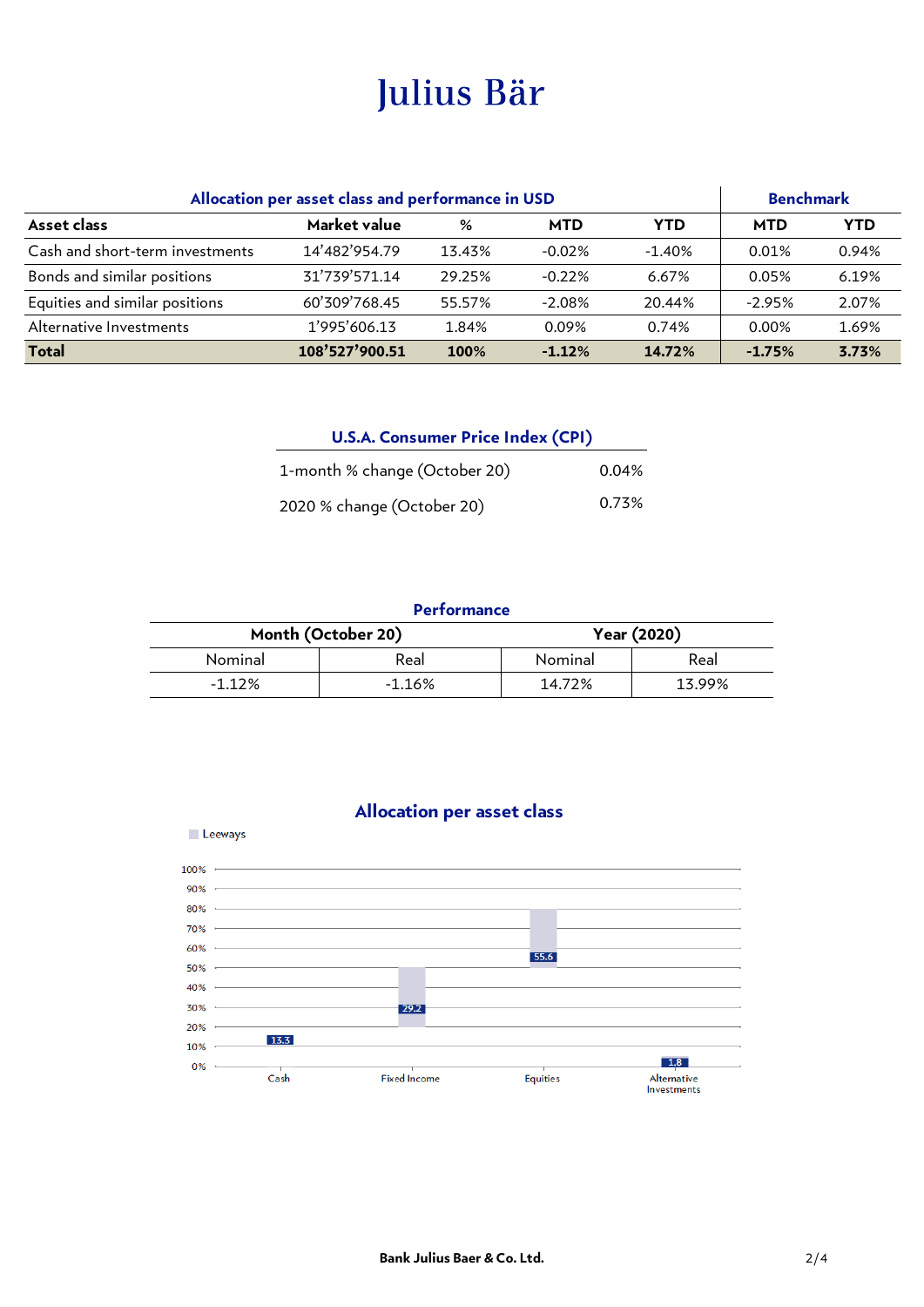**Monthly gross performance YTD - Benchmark and portfolio**



### **Development of equity - comparison with equity indices**